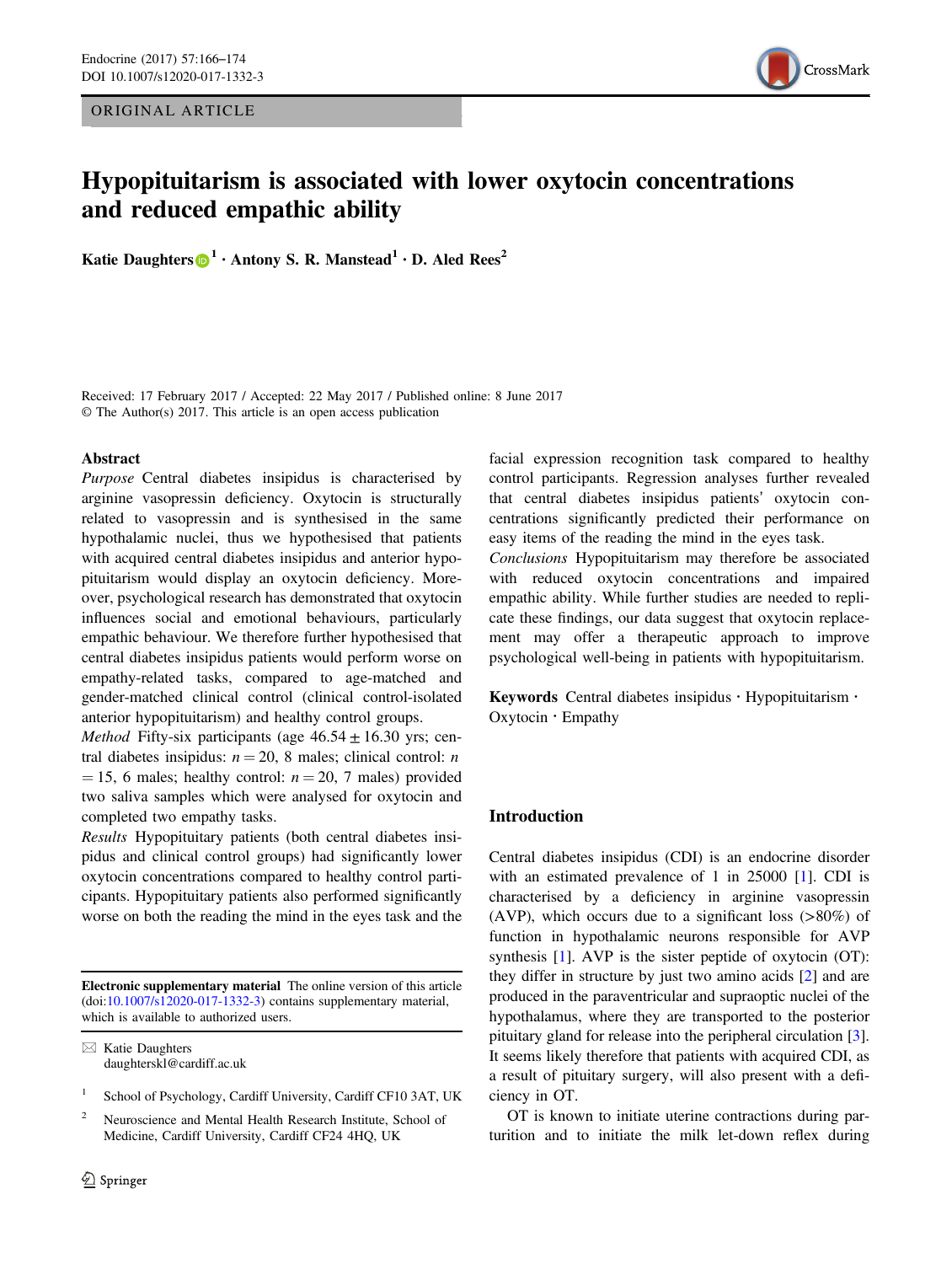lactation. There is currently no recognised endocrine phenotype associated with OT deficiency. However, psychological research has shown that OT plays an important role in a range of social behaviours including increasing an individual's ability to identify emotional expressions [[4,](#page-7-0) [5](#page-7-0)], increasing the speed at which an individual accurately identifies emotional expressions [\[6](#page-7-0)], and regulating prosocial behaviour [\[7](#page-7-0), [8](#page-7-0)]. As this line of research has developed, so has the interest in the therapeutic potential of OT to treat a range of psychological disorders that are characterised by deficits in these social behaviours. Indeed research has shown that several of these disorders (autism spectrum disorder [\[9](#page-7-0)], attention deficit hyperactivity disorder [\[10](#page-8-0)], and depression [[11\]](#page-8-0)) are associated with disrupted OT systems, and that intranasal OT administration can attenuate (to some extent) the characteristic empathy deficits [\[12](#page-8-0), [13](#page-8-0)]. Thus prior research has shown that specific psychological disorders show a deficit in cognitive empathy, and that cognitive empathy can be moderated by OT.

The only study (to our knowledge) to investigate the presence of an OT deficiency in a patient group found that patients with childhood-onset craniopharyngiomas who had grade 1 lesions to the hypothalamus as a result of surgical resection had significantly lower OT concentrations compared to those with grade 2 lesions and those with no hypothalamic involvement [[14\]](#page-8-0). The same research group went on to administer OT in ten of their patients [\[15](#page-8-0)], finding that grade 1 lesion patients' performance on an empathy task improved after OT administration. The authors concluded that that it was important to consider OT with regard to potential behavioural pathologies in patients with craniopharyngiomas, specifically that OT may have beneficial effects on cognitive empathy.

The present study is a logical extension of this research: to investigate whether patients with acquired CDI would present with lower salivary OT concentrations, compared to a clinical and a healthy control (HC) group, and if so, whether this would have an effect on their emotion recognition skills.

# Materials and methods

#### Participants and ethics

Fifty-five adults were recruited from the Endocrinology clinic at the University Hospital Wales into one of three groups: the CDI group, the clinical control (CC) group, and the HC group. The diagnosis of CDI and anterior hypopituitarism (HP) was established as per routine clinical practice by the water deprivation test, and a combination of basal and dynamic tests of anterior pituitary function, respectively. Inclusion criteria included documented biochemical evidence of anterior HP and CDI, if present. Participants were also required to receive full hormone replacement therapy for at least 3 months prior to study entry, while those with a history of functioning pituitary adenomas (acromegaly, prolactinoma or Cushing's disease) were included only if in biochemical remission. CC patients were recruited using the same inclusion criteria, but were excluded if there was a history of partial or transient CDI. All participants in the CDI group had acquired CDI as a result of transsphenoidal pituitary surgery. Participants were excluded from the study if they were under 18 years of age, pregnant or breastfeeding, or if they were unable to comply fully with the protocol and study instructions. Participants were also excluded if they presented with any concomitant condition which could compromise the study objectives and/or preclude the protocol-defined procedures (e.g., psychiatric disorders). Finally, both the CC and HC participants were matched by age and gender to CDI patients; a one-way analysis of variance (ANOVA) revealed that there was no significant difference in age between the three groups, and there was a similar gender distribution between groups (see Table [1](#page-2-0) for details).

The study protocol was approved by Cardiff University (study sponsor), the Research and Development Office at the Cardiff and Vale University Health Board and by the Cambridge Central Research Ethics Committee (15/CMC/ 6297). All participants provided written informed consent, were fully debriefed at the end of the study, and financially compensated for their participation.

# Materials

#### Reading the mind in the eyes (RMET) task

The RMET is a pre-existing validated measure of cognitive empathy created by Baron-Cohen et al. [[16\]](#page-8-0). Participants are presented with 36 facial expressions displaying just the eye region of the face, and are therefore only able to use the eyes to infer the mental state of the actor (see Fig. [1\)](#page-2-0). The faces included male and female actors. For each face, there are four response options and participants are asked to select the word that they feel best describes the face. Participants are instructed to work through the task at their own pace, and could refer to a definition list of the words at any time. A percentage of each participant's total number of correct responses was calculated, in addition to two subscale scores, one for easy and one for difficult items [\[4](#page-7-0)].

# Facial emotion recognition (FER) task

A modified version of the FER task [[12\]](#page-8-0) was used to assess participants' accuracy in identifying facial expressions of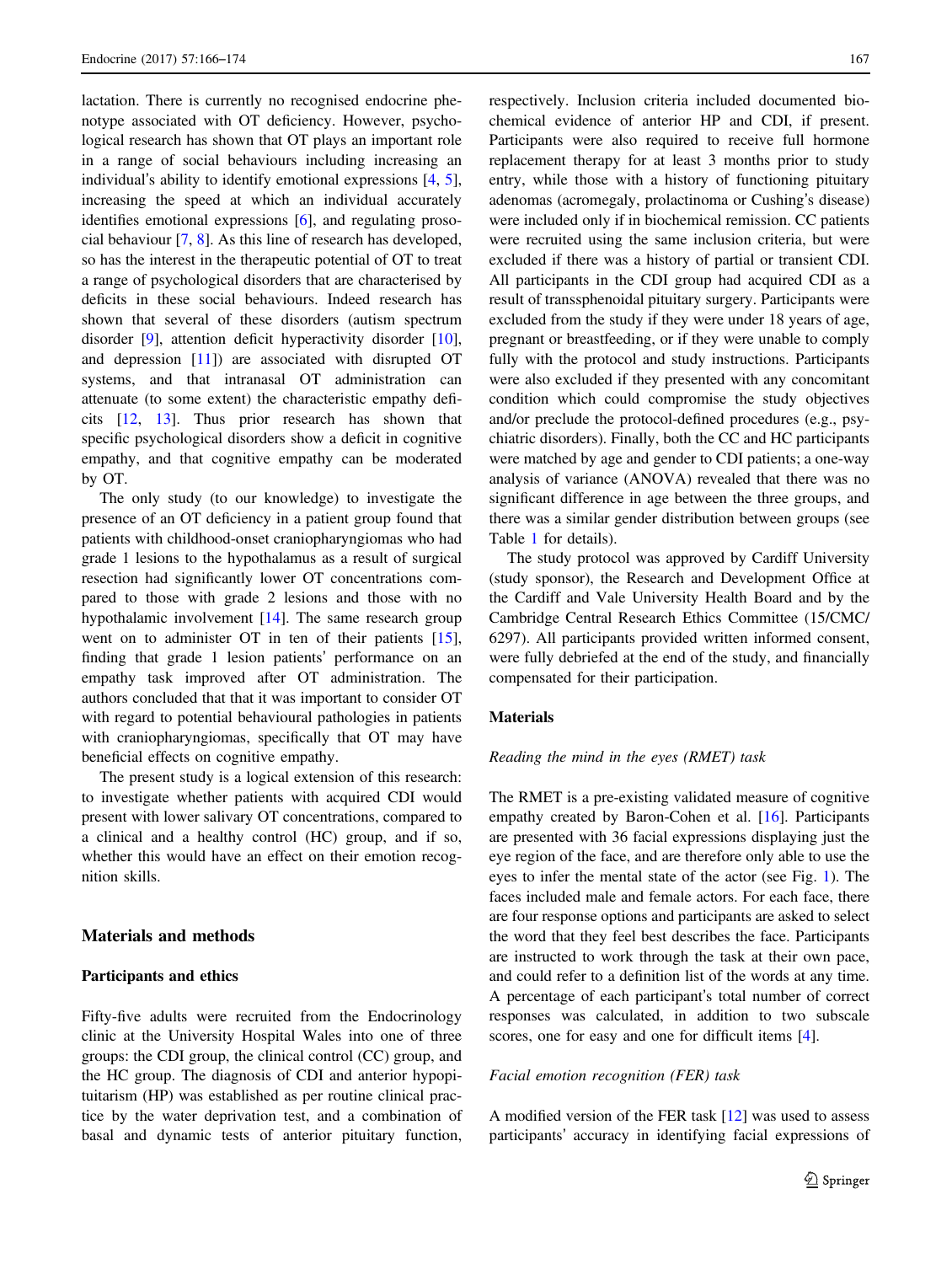<span id="page-2-0"></span>Table 1 Clinical characteristics of the CDI and CC patients

|                        |                                      | CDI(n)          | CC(n)           | HC(n)           | $p$ -value |
|------------------------|--------------------------------------|-----------------|-----------------|-----------------|------------|
| Age (years)            |                                      | $44.05 \pm 3.6$ | $51.69 \pm 4.4$ | $45.31 \pm 3.8$ | .382       |
| Gender                 |                                      | 8 male          | 6 male          | 7 male          |            |
|                        |                                      | 12 female       | 9 female        | 13 female       |            |
| BMI $(kg/m2)$          |                                      | $32.72 \pm 1.5$ | $33.22 \pm 1.7$ | $27.66 \pm 1.6$ | .031       |
| Hypopituitarism        | Partial hypopituitarism              | 8               | 12              | N/A             |            |
|                        | Panhypopituitarism                   | 7               | 3               |                 |            |
|                        | Eupituitary                          | 5               | $\mathbf{0}$    |                 |            |
| Tumour type            | Craniopharyngioma                    | 9               | 1               | N/A             |            |
|                        | Non-functioning pituitary<br>adenoma | 2               | 5               |                 |            |
|                        | Somatotroph adenoma                  | 2               | 3               |                 |            |
|                        | Prolactinoma                         | $\overline{c}$  | $\overline{2}$  |                 |            |
|                        | Mammo-somatotroph<br>adenoma         | 1               | 1               |                 |            |
|                        | Corticotroph adenoma                 | $\mathbf{0}$    | 2               |                 |            |
|                        | Other                                | $\overline{4}$  | 1               |                 |            |
| Hormone<br>replacement | Desmopressin                         | 20              | $\mathbf{0}$    | N/A             |            |
|                        | Hydrocortisone                       | 11              | 10              |                 |            |
|                        | Thyroxine                            | 14              | 8               |                 |            |
|                        | Growth hormone                       | 2               | 2               |                 |            |
|                        | Testosterone/oestrogen               | 8               | 3               |                 |            |

emotion. Participants saw male and female faces from the Ekman, Friesen [[17\]](#page-8-0) series, representing four 'basic' emotions (happiness, anger, fear and sadness) and neutral faces. Participants saw each expression six times at four different intensities (25, 50, 75, and 100%; differing intensities were created by morphing each expression with the actors' neutral face), seeing a total of 96 faces (see Fig. [2](#page-3-0)). For each face, participants were asked "What emotion is this person showing?" and asked to select the number corresponding to that emotion (1 = happy, 2 = anger, 3 = fear, 4 = sad, 5 = neutral). Participants were instructed to work through the task at their own pace. A percentage of each participant's correct responses was calculated. An error bias score was also calculated for each expression by summing the number of times participants incorrectly identified a face as expressing a particular emotion (e.g., all the times a participant reported fear, when the expression was another emotion).

#### Personality measures

The Interpersonal Reactivity Index (IRI) [[18\]](#page-8-0) is a wellestablished questionnaire, containing four subscales (empathic concern, fantasy, personal distress and perspective taking). A mean for each subscale is calculated providing a measure of participants' trait empathy. All subscales obtained satisfactory internal consistency



arrogant



hateful



Fig. 1 Example stimulus from the reading the mind in the eyes test

(empathic concern:  $\alpha = .682$ ; fantasy:  $\alpha = .722$ ; personal distress:  $\alpha = .767$ ; perspective taking:  $\alpha = .814$ ).

The Autism Quotient short version (AQ-S; [\[19](#page-8-0)]) is an adapted 28-item version of the original 50-item Autism Quotient [\[20](#page-8-0)], and provides a measure of participants' tendencies to demonstrate autistic-like traits. Items relate to five subscales: social skills, mind reading, restricted and repetitive behaviour, imagination, and attention to detail. A mean for each subscale is created. All subscales apart from the restricted and repetitive behaviour subscale obtained satisfactory internal consistency (social skills:  $\alpha = .752$ ; mind reading:  $\alpha = .702$ ; restricted and repetitive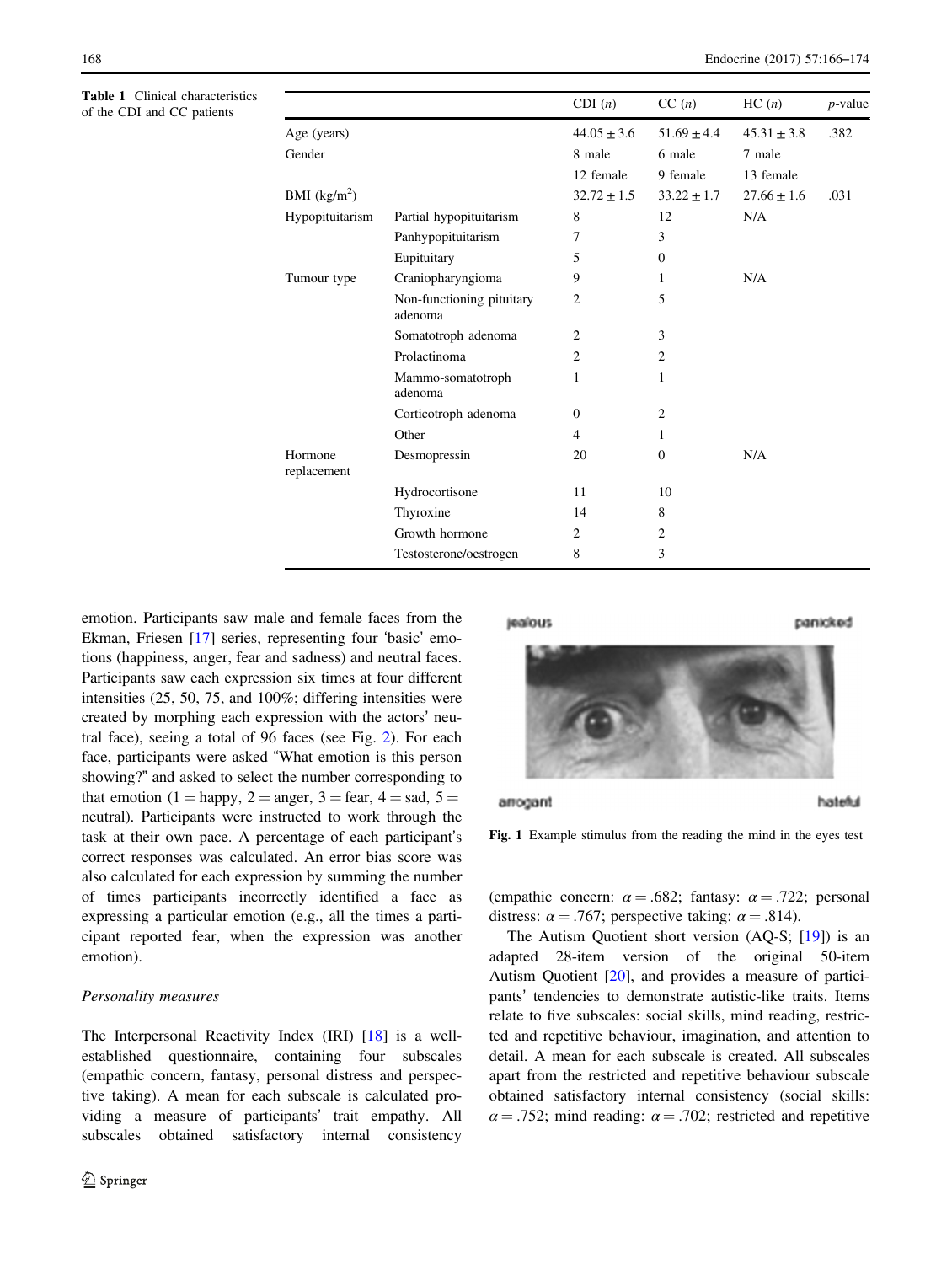<span id="page-3-0"></span>Fig. 2 Example stimuli of the FER

![](_page_3_Picture_3.jpeg)

behaviour:  $\alpha = .429$ ; imagination:  $\alpha = .629$ ; attention to detail:  $\alpha = .706$ ).

The Relationship Structure Questionnaire (ECR-RS) [[21\]](#page-8-0) is a previously validated questionnaire containing nine items about the participant's relationship with their mother and father. A mean is calculated for each parent, providing a measure of participants' attachment style. Both scales obtained satisfactory internal consistency (mother:  $\alpha = .876$ ; father:  $\alpha = .890$ ).

# OT sampling and analysis

We chose to measure OT via saliva because (a) previous research has demonstrated saliva is a valid medium for measuring OT  $[14, 15, 22]$  $[14, 15, 22]$  $[14, 15, 22]$  $[14, 15, 22]$  $[14, 15, 22]$  $[14, 15, 22]$ , (b) it is suggested that saliva has lower rates of non-specific binding compared to plasma samples [[23\]](#page-8-0), and (c) importantly, this is a non-invasive method. Passive drool saliva samples were therefore collected in pre-chilled tubes, stored on ice during the study, and frozen in a  $-80$  °C freezer immediately after the second saliva sample was provided. Samples were then centrifuged, lyophilised and analysed in accordance with the manufacturer's protocol, with an overnight incubation time of 19 h [\[24](#page-8-0)]. Full details regarding sampling and analysis are provided in [\[22](#page-8-0)]. Importantly, cross-reactivity with AVP is  $\langle 0.02\%$  (based on values provided by the manufacturer), thereby providing confidence that despite the structural similarity of vasopressin and OT, the results obtained would not be artificially high in the CDI group as a result of their desmopressin medication. The present study obtained intra-assay and inter-assay coefficients of <4% and 10.8–15.2%, respectively. All participants' OT concentrations are provided in the Supplementary Materials.

#### Procedure

Participants were instructed to abstain from alcohol for 24 h and caffeine for an hour prior to testing. Participants were only allowed to drink water during the study and if any food had been consumed before the start of a session, participants were asked to rinse their mouths thoroughly before any saliva samples were taken. All testing was carried out between 09:00 and 12:00 in order to control for any hormonal circadian rhythms.

On arrival, participants' height and weight were measured in order that their body mass index (BMI) could be calculated. After a brief period (approximately 10 min) of acclimatisation to the testing facility, participants were asked to provide their first saliva sample before completing either the RMET or FER task. Given the similarity of these tasks, the order in which they were presented was counterbalanced to control for any learning effects that might arise from the first task. Participants then completed the personality measure questionnaires before providing their second saliva sample, approximately 30 min later. After this, participants completed a behavioural task that will not be discussed here, before completing either the RMET or FER task according to their counterbalance condition. Participants were fully debriefed before leaving.

### Data analysis

# Saliva data

An analysis of covariance (ANCOVA) was conducted to assess the effect of group on participants' OT concentrations, while controlling for age, medication and BMI. A priori power calculations were based on our recent study in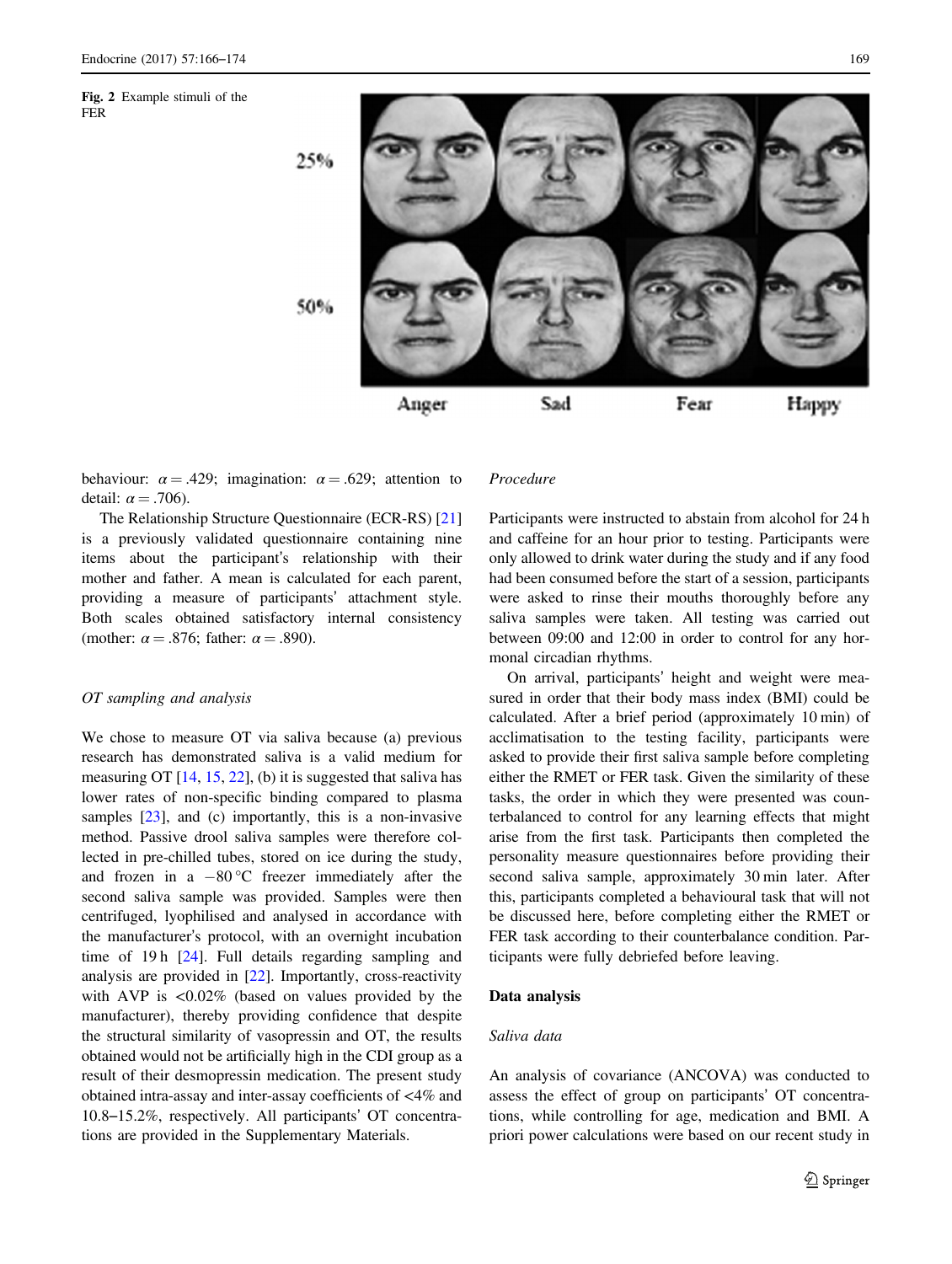which salivary OT concentrations were assessed in male undergraduates [\[22](#page-8-0)], in whom we found a mean OT concentration of 46 pg/ml with a standard deviation of 33 pg/ml. Accordingly, recruiting 20 participants in each group would allow us to detect a 21 pg/ml standard deviation with 80% power at the 5% alpha level.

#### Personality data

Three ANOVAs were carried out to assess whether there were any group differences in each of the self-reported personality measures (any main effects of subscale or interactions were not the primary interest of the study and therefore only reported in Supplementary Materials).

#### Empathy data

An ANCOVA was carried out to investigate any differences in total RMET scores between groups, while controlling for age and gender. To investigate the relationship between RMET performance on easy and difficult items and OT concentrations, three multiple regression models were run in order to investigate group differences.

A mixed ANCOVA was carried out to assess the influence of different facial expressions, expression intensity, and group on participants' accuracy during the FER. This analysis was repeated using participants' OT concentrations as a covariate to identify whether OT concentrations were responsible for any observed group effects. Finally, a mixed ANOVA was carried out to assess whether there was an effect of any propensity of participants in a given group to over-report emotions during the FER, subsequently termed 'error bias'.

All reported analyses control for age and gender as covariates, although age and gender were not significant covariates in any of these analyses.

# Results

#### **Descriptives**

Table [1](#page-2-0) summarises the medical characteristics of the CDI and CC clinical groups. By design, the majority (75%) of CDI patients had concomitant partial or panhypopituitarism. Eighty percent of CC patients had partial anterior HP, while the remainder were panhypopituitary. The range of tumours removed during surgery is broadly reflective of the diverse aetiology of both CDI and HP: 45% of CDI patients had surgery for craniopharyngioma, a common cause of CDI, compared to just one CC patient; 25% of CDI patients had a history of tumours producing either growth hormone, prolactin, or both, compared to 40% of CC patients; and 10% of CDI patients had nonfunctioning pituitary adenomas, compared to 33% of CC patients.

The age at which patients underwent surgery did not differ significantly between clinical groups,  $t(31) = -1.65$ ,  $p = .109$ , and ranged from 2 to 72 years of age; the mean age at which patients underwent surgery was 36 years of age.

Finally, a two-way ANOVA revealed a significant difference in BMI between groups,  $F(2, 48) = 3.729$ ,  $p = .031$ ,  $\eta_p^2 = .134$  $\eta_p^2 = .134$  $\eta_p^2 = .134$  (see Table 1 for details).

#### OT analysis

A 3 (Group: CDI vs. CC vs. HC; between-subjects)  $\times$  2 (samples: 1 vs. 2; within- subjects) mixed ANCOVA revealed a trend towards a significant main effect of group on OT concentrations,  $F(2, 52) = 2.567$ ,  $p = .086$ ,  $\eta_p^2 = .090$ . A follow-up ANCOVA was carried out in which the CDI and CC groups were combined into one HP group. This analysis was deemed appropriate because (i) there was a similarity between CDI and CC patients in OT concentrations; (ii) there was also a similarity between the CDI and CC patients in empathy performance, as reported below; (iii) the original analysis only achieved 49% power.

Normality analysis revealed an outlier in the HP group which was removed, and also that the data did not meet the assumption of normality. A log transformation was carried out, after which the transformed values met the assumption of normality. All statistical analyses reported below were carried out on the transformed data. For ease of interpretation, untransformed means and standard errors are reported.

There was a significant main effect of group,  $F(1, 46) =$ 4.922,  $p = .031$ ,  $\eta_p^2 = .097$ , HP patients having significantly lower OT concentrations compared to HC participants (Fig. 3). Replicating the findings of the previous analysis, there was no main effect of sample,  $F(1, 46) = .193$ ,

![](_page_4_Figure_20.jpeg)

Fig. 3 Average oxytocin concentrations for hypopituitary patients and healthy control participants  $(\pm SE)$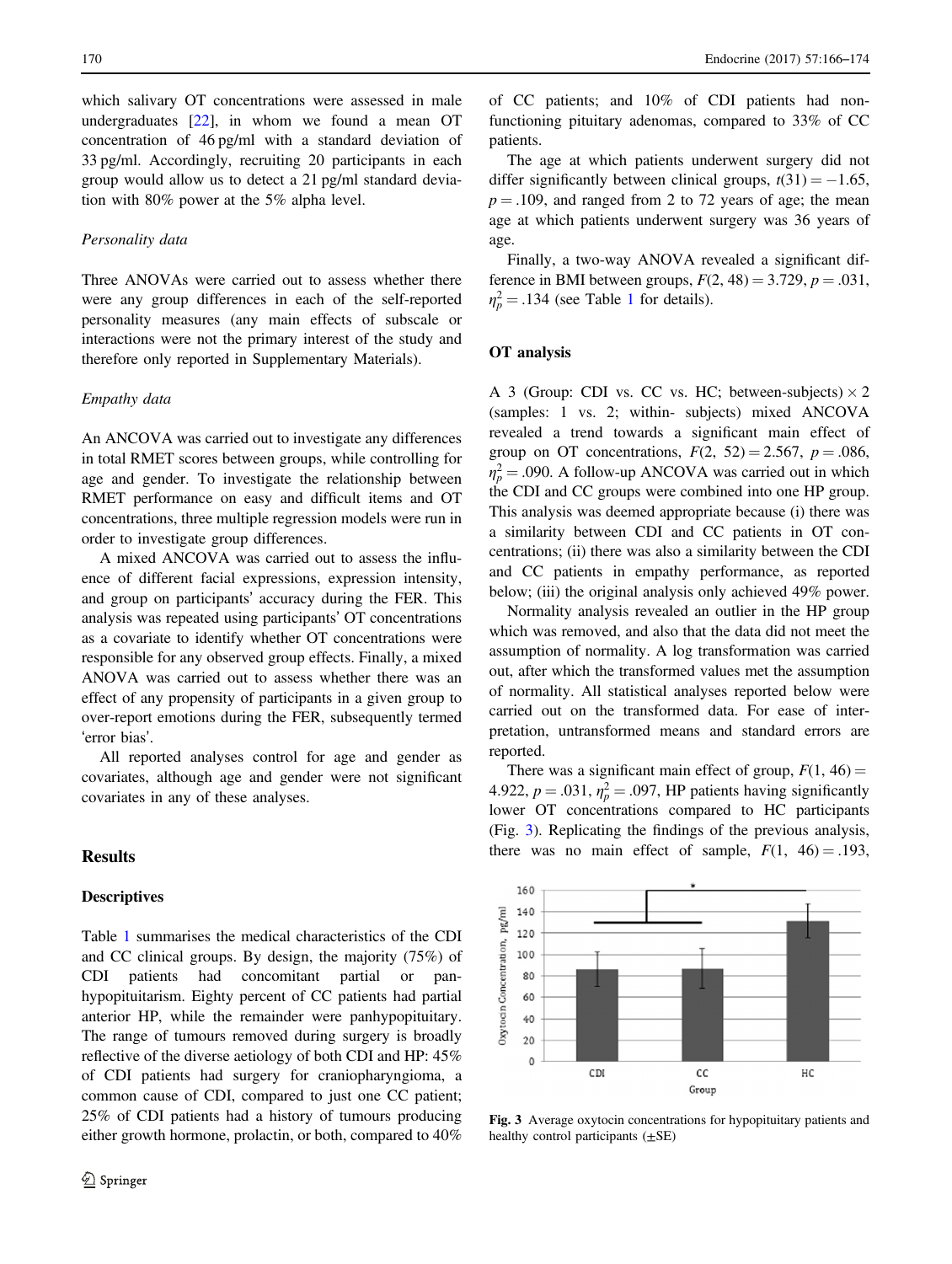$p = .662$ ,  $\eta_p^2 = .004$ , no interaction,  $F(1, 46) = .082$ , p  $= .776, \eta_p^2 = .002.$ 

# Personality measures

A 4 (IRI subscale: empathic concern vs. fantasy vs. perspective taking vs. personal distress; within-subjects)  $\times$  3 (Group: CDI vs. CC vs. HC; between-subjects) mixed ANOVA revealed that CC ( $M = 2.195$ , SE = .111) and CDI  $(M = 2.220, SE = .102)$  patients had significantly lower trait empathy scores compared to HC ( $M = 2.538$ , SE = .096) participants,  $F(2, 50) = 3.639$ ,  $p = .033$ ,  $\eta_p^2 = .127$ .

A 4 (AQ-S Subscale: social skills vs. mind reading vs. imagination vs. attention to detail; within-subjects)  $\times$  3 (Group: CDI vs. CC vs. HC; between-subjects) mixed ANOVA revealed that CC patients ( $M = 2.502$ , SE = .095) had significantly lower AQ-S scores compared to HC ( $M =$ 2.952, SE = .085) participants,  $F(2, 51) = 6.269$ ,  $p = .004$ ,  $\eta_p^2 = .197$ . There was no difference between CDI patients  $(M = 2.710, SE = .090)$  and HP patients or HC participants.

A 2 (ECR-RS Subscale: mother vs. father; within-subjects)  $\times$  3 (Group: CDI vs. CC vs. HC; between-subjects) mixed ANOVA revealed no main effects or interaction.

# Empathy analysis

# RMET

A one-way ANCOVA was carried out to investigate the effect of group (CDI vs. CC vs. HC) on total RMET scores. CDI and CC patients had significantly lower RMET scores compared to HC participants (Fig. 4), but there was no difference between CDI and CC scores,  $F(2, 42) =$ 5.557,  $p = .007$ ,  $\eta_p^2 = .209$ .

Regression models conducted within each participant group revealed that OT response predicted CDI participants' performance on easy items (see Table 2).

![](_page_5_Figure_10.jpeg)

Table 2 OT response specifically predicts CDI patients' performance for easy items, not difficult items, of the RMET

| Scale     | Group      | $R^2$ | F     | df     | $\boldsymbol{p}$ | β    |
|-----------|------------|-------|-------|--------|------------------|------|
| Easy      | <b>CDI</b> | .277  | 6.513 | (1,17) | .021             | .526 |
|           | CC         | .214  | 2.730 | (1,10) | .129             | .463 |
|           | HC         | .022  | .396  | (1,18) | .537             | .147 |
| Difficult | <b>CDI</b> | .062  | 1.128 | (1,17) | .303             | .249 |
|           | CC         | .093  | 1.025 | (1,10) | .335             | .305 |
|           | HC         | .080  | 1.563 | (1,18) | .227             | .283 |

FER

A mixed 4 (Emotion: happy vs. sad vs. fear vs. anger; within-subjects)  $\times$  4 (intensity: 25 vs. 50 vs. 75 vs. 100; within-subjects)  $\times$  3 (Group: CDI vs. CC vs. HC; betweensubjects) ANOVA revealed that CC patients  $(M = 61.122$ ,  $SE = 2.103$ ) had significantly lower scores than HC participants ( $M = 70.590$ ,  $SE = 1.870$ ), but there was no difference between CDI patients  $(M = 65.949, \text{ SE} = 1.840)$ and CC or HC participants,  $F(2, 44) = 5.680, p = .006$ ,  $\eta_p^2 = .205$ .

There was a significant main effect of emotion and intensity and a significant interaction, full details of which are provided in the Supplemental Materials.

Simple effects analyses were carried out to assess the effect of group on recognition of expressions varying in emotion and intensity. Group had no effect on recognition of happy, sad, or angry expressions, but CC patients  $(M = 55.833, SE = 2.986)$  correctly identified significantly fewer fearful expressions compared to HC participants  $(M = 67.292, \text{ SE} = 2.586), F(2, 51) = 4.331, p = .018, \eta_p^2$  $= .145$ ; there was no difference between CDI and CC patients. Unexpectedly, group also had a significant effect on high intensity facial expressions:  $100\%$ ,  $F(2, 51) =$ 11.491,  $p < .001$ ,  $\eta_p^2 = .311$ ; 75%,  $F(2, 51) = 6.308$ ,  $p = .004$ ,  $\eta_p^2$  .198. At 100% intensity, both CC and CDI patients identified fewer expressions correctly compared to HC participants (there was no difference between CDI and CC patients). At 75% intensity, CC patients correctly identified fewer expressions compared to HC participants. There was no effect of group on recognition of low intensity expressions. The relevant means and standard errors are presented in Fig. [5](#page-6-0).

Finally, a 4 (emotion: happy vs. sad vs. fear vs. anger; within-subjects)  $\times$  3 (Group: CDI vs. CC vs. HC; betweensubjects) mixed ANOVA revealed that CDI  $(M = 3.369$ ,  $SE = .392$ ) and CC ( $M = 3.714$ ,  $SE = .445$ ) patients had larger error biases compared to HC ( $M = 2.338$ , SE = .372) participants,  $F(2, 49) = 3.962$ ,  $p = .025$ ,  $\eta_p^2 = .139$ . Simple effects analysis revealed a significant difference between the Fig. 4 RMET score as a function of clinical group ( $\pm$ SE) groups for fear bias,  $F(2, 49) = 4.002$ ,  $p = .025$ , = .140,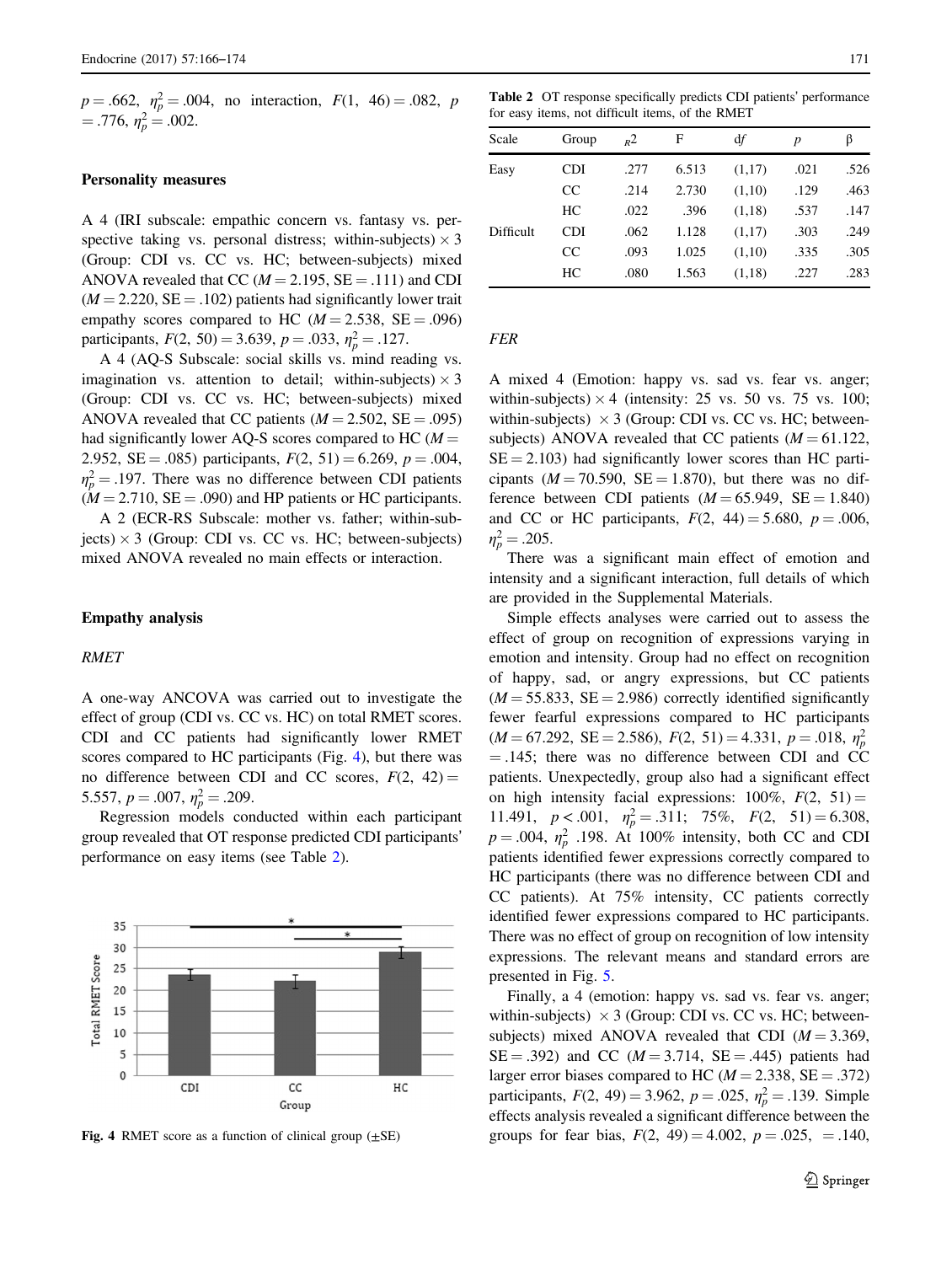<span id="page-6-0"></span>![](_page_6_Figure_1.jpeg)

Fig. 5 FER performance as a function of intensity and clinical group  $(\pm SE)$ 

and anger bias,  $F(2, 49) = 5.559$ ,  $p = .007$ ,  $\eta_p^2 = .185$ : CC patients had a greater fear bias  $(M = 5.429, \text{ SE} = .745)$ compared to HC participants ( $M = 2.750$ , SE = .624), and both CDI ( $M = 4.500$ , SE = .596) and CC ( $M = 5.000$ , SE = .676) patients had a greater anger bias compared to HC participants ( $M = 2.350$ , SE = .565).

OT was not a significant covariate of participants' FER accuracy or of their error bias. The original main effects and interaction remained significant when controlling for OT.

# **Discussion**

We investigated whether patients with acquired CDI, characterised by a deficiency in AVP, would also demonstrate a deficit in OT, AVP's 'sister' peptide, and if so, whether they would also demonstrate a deficit in cognitive empathy (compared to a CC and HC participants). The results are consistent with these hypotheses: HP patients had significantly lower OT concentrations compared to HC participants, and also scored significantly lower on the RMET and FER compared to HC participants. However, the prediction that CDI patients would have significantly lower OT concentrations than CC patients was not supported. This may reflect an influence of anterior pituitary hormones on OT secretion or an unintentional disruption to hypothalamic-pituitary neurones responsible for OT synthesis during surgery, an explanation that was supported in previous research [[14\]](#page-8-0). Because all CDI patients had undergone transsphenoidal surgery the likelihood of hypothalamic lesions accounting for these findings is low; it is beyond the scope of the present study to quantify hypothalamic involvement on the basis of scan data. CDI and CC groups were subsequently collapsed into a new HP group which was deemed justifiable because of the comparable OT concentrations demonstrated in the original analysis; the phenotypic similarity during the empathy tasks; and due to

the fact that the three group ANOVA was significantly underpowered.

Despite HP patients presenting with lower OT concentrations, their concentrations were not especially low. By definition, patients with CDI had acquired sufficient disruption to the hypothalamic–pituitary neurones to impair AVP release; it could therefore be reasonably anticipated that they would exhibit an equivalent and significant decrease in OT release. Although these results may potentially be explained as a result of the similarity and potential interaction between AVP and OT systems [\[25](#page-8-0), [26](#page-8-0)], or as a result of dendritic release of OT in other regions of the brain [\[27](#page-8-0)], it should be acknowledged that HC concentrations were also higher than expected. This may relate to issues of noise in the ELISA method. While we accept this is a limitation of the study, and are therefore cautious about drawing conclusions on the basis of the absolute values observed, there is no reason (to our knowledge) why noise should vary significantly between groups. Thus the significant difference between groups should not be dismissed.

HP patients also presented with a significant empathy deficit. Initial analyses of self-report measures found that HP patients had significantly lower trait empathy compared to HC participants. This was supported by experimental data showing that CDI patients scored significantly lower on the RMET compared to HC participants, and participants' OT concentrations significantly predicted their performance on the easy items of the RMET: the lower their OT concentrations, the lower their score. On the FER task, CC patients had significantly lower overall scores than HC participants, which was driven by a specific difficultly in identifying fearful facial expressions. The scores of CDI patients tended to fall between the CC and HC scores. Both CDI and CC patients were poorer at identifying high intensity expressions (compared to HC participants), which one would expect to be easier to identify. Both clinical groups also demonstrated a greater error bias, compared to HC participants; CC patients demonstrated a fear bias, in that CC patients tended to over report fear when presented with other emotions, and both CC and CDI patients had an anger bias. However, participants' OT concentrations were not related to their FER performance.

These results support findings reported by Hoffmann et al. [\[15](#page-8-0)] showing that grade 1 lesion craniopharyngioma patients performed significantly better on an empathy task after OT administration, providing support for the beneficial role of OT in the emotional behaviour of medical patient groups; and that this increase was driven by an improvement at identifying negative emotions.

In the present study, a further novel finding was that CC patients were significantly worse at recognising fearful facial expressions and while showing also a tendency to report that other facial expressions depicted fear (when they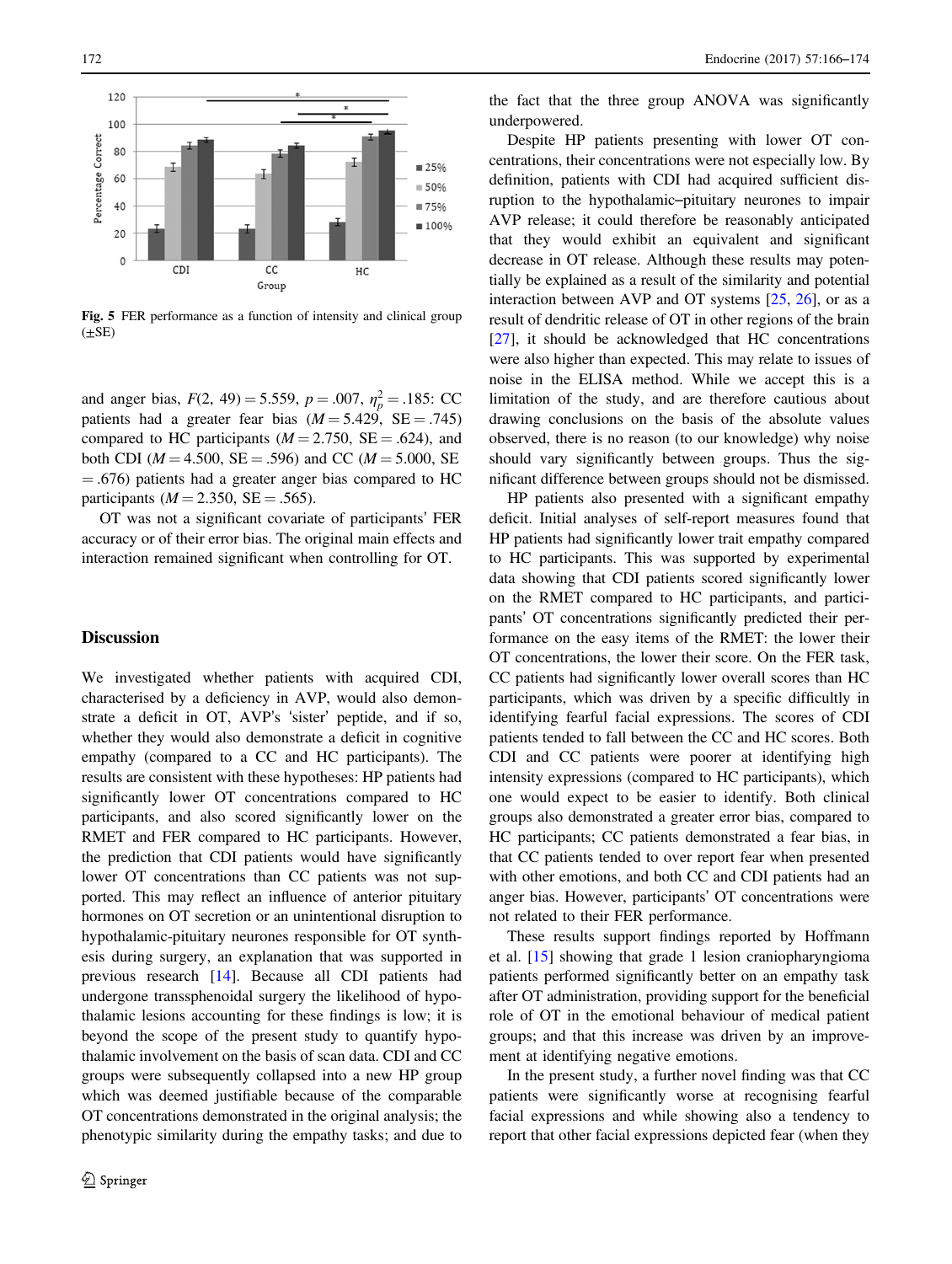<span id="page-7-0"></span>did not) is especially noteworthy. Previous research has demonstrated that clinical groups who over-report negative (in particular fearful) expressions may be at greater risk of developing mood disorders [\[28](#page-8-0), [29](#page-8-0)]. The reverse may also be true: patients with mood disorders display a bias towards negative emotions [[30\]](#page-8-0). Thus an important avenue for future research is to investigate whether patients with HP are also at an increased risk of mood disorders, especially in view of the fact that previous research has shown that deficits in empathic ability have a significant impact on social relationships [\[31](#page-8-0), [32](#page-8-0)] and mood [\[33](#page-8-0), [34](#page-8-0)]. Consistent with this reasoning, a previous study [[35\]](#page-8-0) demonstrated that adults who had childhood-onset multiple pituitary hormone deficiencies have a significantly lower quality of life, compared to their physically healthy peers. Moreover, the fact that CC patients presented with low OT and a negative emotional bias complements the approach/withdrawal hypothesis of OT [\[36](#page-8-0)] suggesting that these patients may benefit from OT administration.

There are some limitations of the study that should be acknowledged. We sought to recruit 20 participants for each group; however, we were only able to recruit 15 CC patients who were appropriately age- and gender-matched. Consequently, the results pertaining to CC patients need to be treated with some caution. A future study should therefore aim to achieve a larger sample size to confirm the generalisability of the present results. Such a study may also wish to match participants on intellectual ability to control for this variable. In addition, although we were specifically interested in the effects of OT, we acknowledge that hormones do not act in isolation and it may be the case that other hormones/neurotransmitters could explain additional variance between our groups. Importantly, a strength of the study is the age range of participants (22–74). This, in combination with the fact that age was not a significant covariate, suggests that age does not moderate any effects of group or OT on cognitive empathy. Finally, it is important to note that we did not administer intranasal OT, and thus cannot draw inferences about causality.

In conclusion, the present study found that HP patients had significantly lower OT concentrations than HC participants, and also had significant deficits in cognitive empathy. Further studies are needed to replicate both these and previous findings [\[15](#page-8-0)], in order to establish whether OT supplementation can reverse these deficits with a view to improving psychological well-being.

Acknowledgements The authors would like to thank Dr Arshiya Tabasum for her assistance in patient recruitment, the Clinical Research Facility at the University Hospital Wales for allowing the study to run at their facility, and Dr Robert Mart from the School of Chemistry at Cardiff University for his assistance during saliva sample preparation.

Author contributions K.D., A.R. and A.S.R.M. designed the study. K.D. completed the data collected and data analysis under the supervision of A.R. and A.S.R.M. K.D. wrote the manuscript, and all authors approved the final version.

Funding The project was supported by an Economic and Social Research Council DTC PHD studentship (ES/J500197/1) awarded to K.D.

#### Compliance with ethical standards

Conflict of interest The authors declare that they have no competing interests.

Ethical approval All procedures performed in studies involving human participants were in accordance with the ethical standards of the institutional and/or national research committee and with the 1964 Helsinki declaration and its later amendments or comparable ethical standards.

Informed consent Informed consent was obtained from all individual participants included in the study.

Open Access This article is distributed under the terms of the Creative Commons Attribution 4.0 International License ([http://creativecommons.org/licenses/by/4.0/\)](http://creativecommons.org/licenses/by/4.0/), which permits unrestricted use, distribution, and reproduction in any medium, provided you give appropriate credit to the original author(s) and the source, provide a link to the Creative Commons license, and indicate if changes were made.

#### References

- 1. S. Ball, Diabetes insipidus. Medicine 33(11), 18–19 (2005)
- 2. M.J. Brownstein, Biosynthesis of vasopressin and oxytocin. Annu. Rev. Physiol. 45(1), 129–135 (1983)
- 3. D. Swaab, F. Nijveldt, C. Pool, Distribution of oxytocin and vasopressin in the rat supraoptic and paraventricular nucleus. J. Endocrinol. 67(3), 461–462 (1975)
- 4. G. Domes, M. Heinrichs, A. Michel, C. Berger, S.C. Herpertz, Oxytocin improves "mind-reading" in humans. Biol. Psychiatry 61 (6), 731–733 (2007). doi[:10.1016/j.biopsych.2006.07.015](http://dx.doi.org/10.1016/j.biopsych.2006.07.015)
- 5. S. Shahrestani, A.H. Kemp, A.J. Guastella, The impact of a single administration of intranasal oxytocin on the recognition of basic emotions in humans: a meta-analysis. Neuropsychopharmacology 38(10), 1929–1936 (2013)
- 6. K. Hubble, K. Daughters, A.S.R. Manstead, A. Rees, A. Thapar, S.H.M. van Goozen, Oxytocin reduces face processing time but leaves recognition accuracy and eye-gaze unaffected. J. Int. Neuropsychol. Soc. 1–11 (2016). doi[:10.1017/](http://dx.doi.org/10.1017/S1355617716000886) [S1355617716000886](http://dx.doi.org/10.1017/S1355617716000886)
- 7. F.S. Ten Velden, K. Daughters, C.K. De Dreu, Oxytocin promotes intuitive rather than deliberated cooperation with the in-group. Horm. Behav. (2016). doi[:10.1016/j.yhbeh.2016.06.005](http://dx.doi.org/10.1016/j.yhbeh.2016.06.005)
- 8. C.K. De Dreu, Oxytocin modulates cooperation within and competition between groups: an integrative review and research agenda. Horm. Behav. 61(3), 419–428 (2012)
- 9. V.M. Husarova, S. Lakatosova, A. Pivovarciova, K. Babinska, J. Bakos, J. Durdiakova, A. Kubranska, I. Ondrejka, D. Ostatnikova, Plasma oxytocin in children with autism and its correlations with